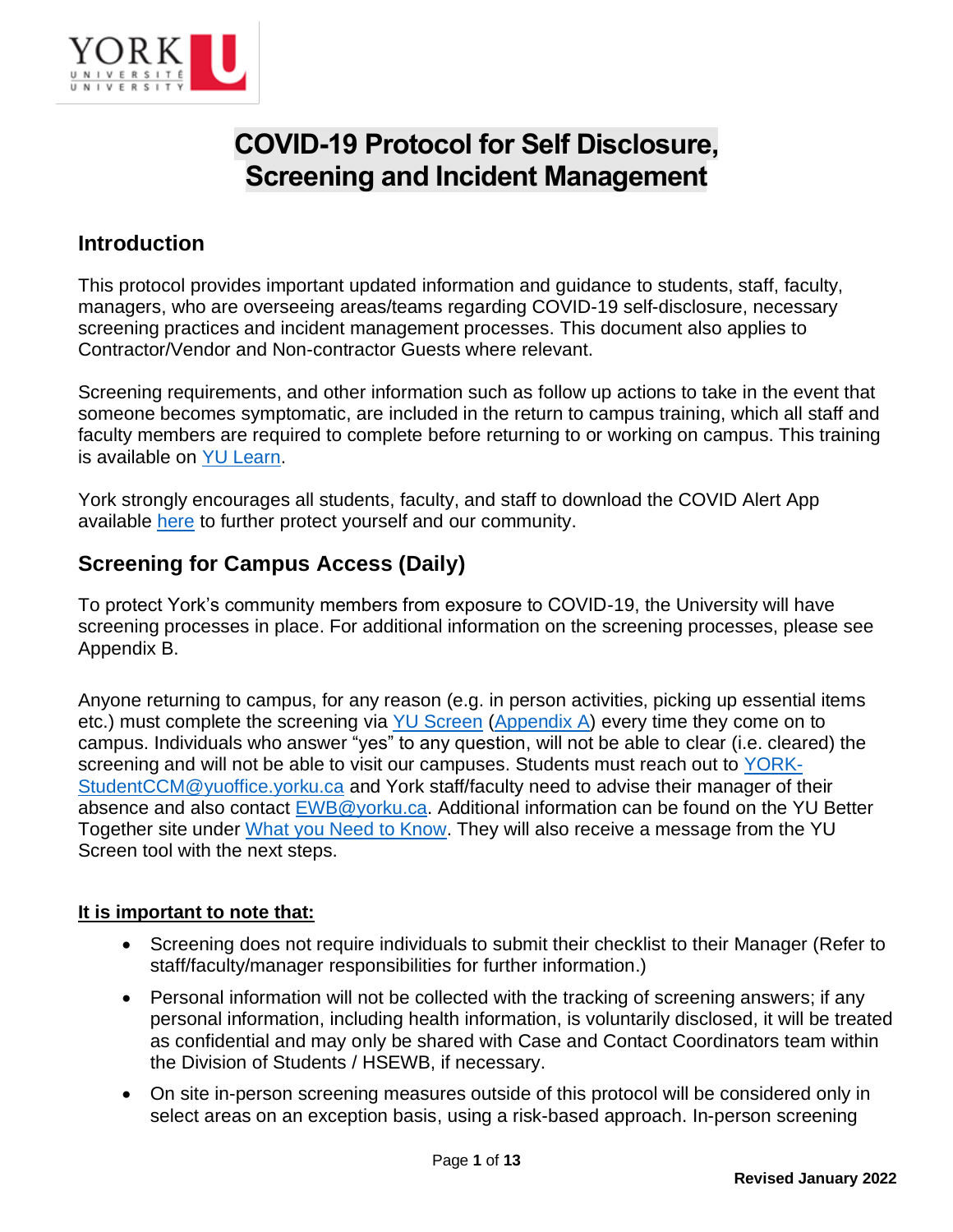

measures would include non-intrusive, administrative measures, such as requesting the completion of a (non-medical) questionnaire.

The following additional procedures apply to each party at all York campuses and locations:

#### **1. Students**

#### **i. In-person activities and accessing campus**

Students coming onto campus for any reason (i.e., in-person labs, pick up items etc.) must complete and pass YU Screen each time they visit or attend a campus or York location. (The individual leading/organizing the activity must communicate the requirement to students to complete and pass YU Screen, as stated above.

Students may be asked to provide proof of their passed screening when accessing the campus.

#### **ii. Students living in residence**

Students scheduled to move into undergraduate residences will be provided with the link to access and clear YU Screen prior to moving in for any appropriate arrangements to maintain the health and safety of the live-in community members. Post move in, YU Screen must be completed every day.

#### **iii. Tenants living in York Apartments**

Tenants scheduled to move into the [York Apartments](mailto:cleofe@yorku.ca) will be provided a link to YU Screen in advance of the commencement of a lease agreement. Communication will be issued by Housing. If lease holders' answer "yes" to any of the screening questions, mutually agreed arrangements will be made to ensure the health and safety of community members. After moving in, the YU Screen must be completed every day.

#### **2. Staff / Faculty**

#### **Access to campus**

The University's planning process has identified staff and faculty who are performing required work and are to attend campus. Individuals required to attend campus will be asked by their manager (or point person) to complete the screening checklist each day, prior to attending activities on campus. The manager or point person for each department/Faculty will include the YU Screen [\(Appendix A\)](#page-10-0) in their communications to staff and faculty.

Managers must confirm with all staff/faculty coming on site each day that they have a 'cleared' status. They can do this by keep a [log](https://yulink-new.yorku.ca/documents/20182/12787045/COVID-19+Screening+Confirmation+Log/2c036bc0-55cc-43ff-8b50-557a8e7e1859) for their area Records must be kept for 30 days.

If any individual answers "yes" resulting in 'failed' status to any questions, they cannot visit our campuses or locations. Staff/faculty must advise their manager of absence and contact [EWB@yorku.ca.](mailto:EWB@yorku.ca) Additional information can be found on the YU Better together site under [What](https://yubettertogether.info.yorku.ca/covid-19-case-status)  [you Need to Know.](https://yubettertogether.info.yorku.ca/covid-19-case-status) They will also receive a message from the YU Screen tool with the next steps.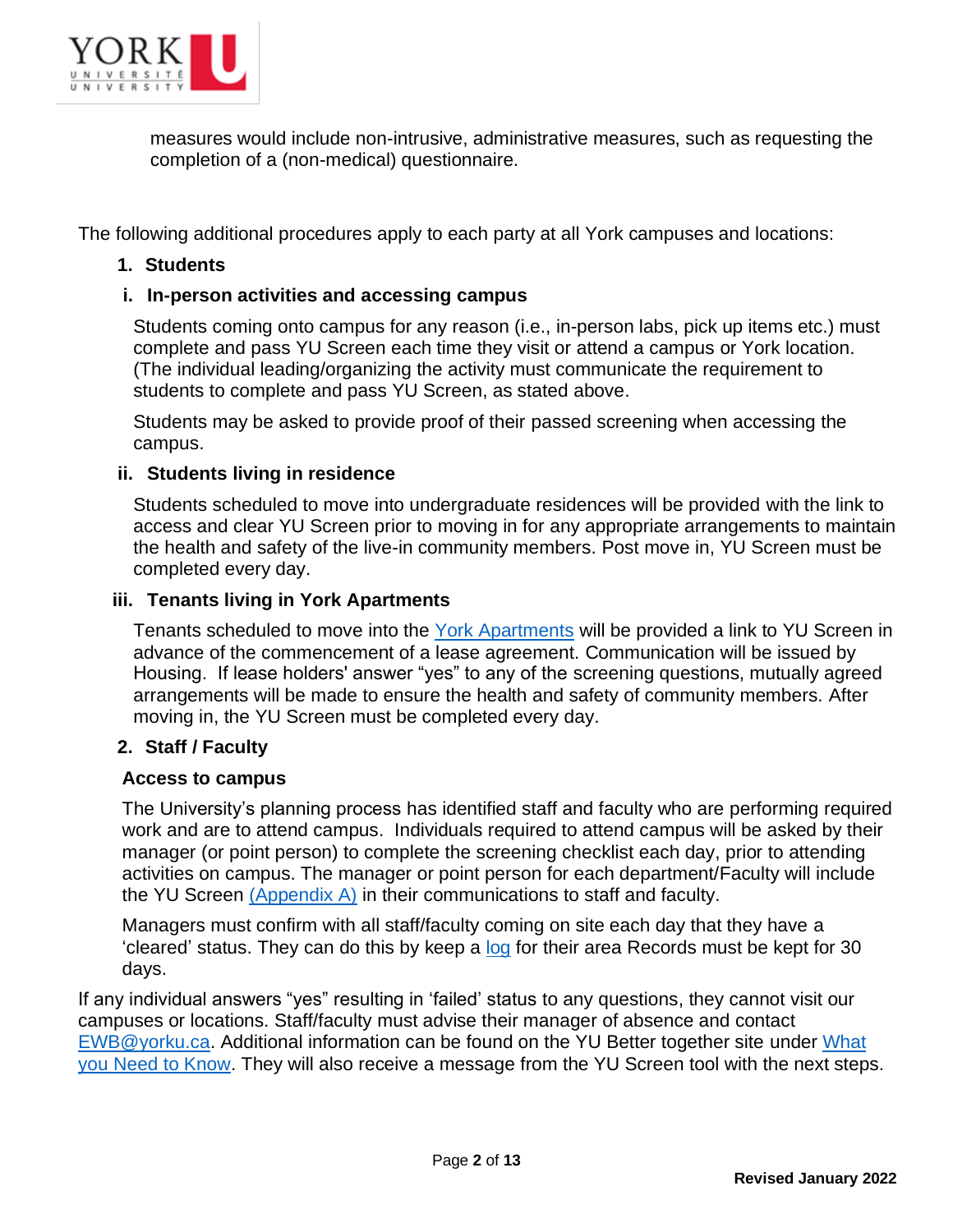

#### **3. Contractors/Vendors and Non-contractor guests**

Approved contractors and vendors who are permitted to attend York campuses and in-person activities are required to complete and submit the **Contractor/Vendor Attestation Form** and to comply with all requirements therein.

For **non-contractor guests**, the York University host must verify they have completed and passed the screening and must keep record of confirmation for 30 days. Anyone without a YU login ID will need to sign in as a guest to complete the screening. York Hosts and noncontractor guests should refer to [COVID-19 Protocol for HS Information for Non-Contractor](https://yulink-new.yorku.ca/documents/20182/22892463/COVID-19+Protocol+for+Health+and+Safety+Information+for+Non-Contractor+Guests+on+York+Campuses/81951e8d-1a90-448d-8116-36e88068a3ae)  [Guests](https://yulink-new.yorku.ca/documents/20182/22892463/COVID-19+Protocol+for+Health+and+Safety+Information+for+Non-Contractor+Guests+on+York+Campuses/81951e8d-1a90-448d-8116-36e88068a3ae) for details.

**Note:** As the COVID-19 situation evolves, what is appropriate for the situation may also change. Contractors/vendors should review and update their health and safety plan regularly in accordance with Public Health and MLTSD requirements.

### **Attendance Reporting**

Due to the latency period of COVID-19, if an individual tests positive for COVID-19, the local public health unit will ask York to provide information on where the individual has been, as well as the contact information of any others who may have been exposed. York will track this information and Public Health Units will respond and/or provide direction. Below is a set of guidelines:

**Note:** At this time, Toronto Public Health has suspended contact tracing and limited, contact management. This work is being conducted by OSCR for students and EWB for staff/faculty.

- Managers must keep track of where staff/faculty have worked (i.e., in what buildings/areas on a given date and time). Reception records and sign-in sheets must be kept up-to-date in case any visitors to an area may need to be notified. HSEWB may also need to contact managers for this information to aid Public Health or contact management efforts.
- The Division of Students and Research/Faculties must track academic in-person activities such as in-class lectures, labs, and research activities (e.g., in what buildings/areas on what dates and times).
- Records must include: name, contact information, date, time of arrival/departure, the reason for a campus visit, rooms/areas visited, the completion of screening, etc.
- Attendance records must always be available on-site and may be required by public health / York for contact tracing management purposes, should there be a case of COVID-19 linked to the campus.
- Attendance records must be updated when any individual is absent, including reasons for any unplanned absences, and noting the reason for absence for staff/faculty.
- Records must be retained for at least one month and discarded in a confidential manner.
- Should patterns or trends emerge (e.g., students and staff/faculty in the same group or cohort absent at the same time or over the course of a few days) managers should reach out to [ewb@yorku.ca.](mailto:ewb@yorku.ca)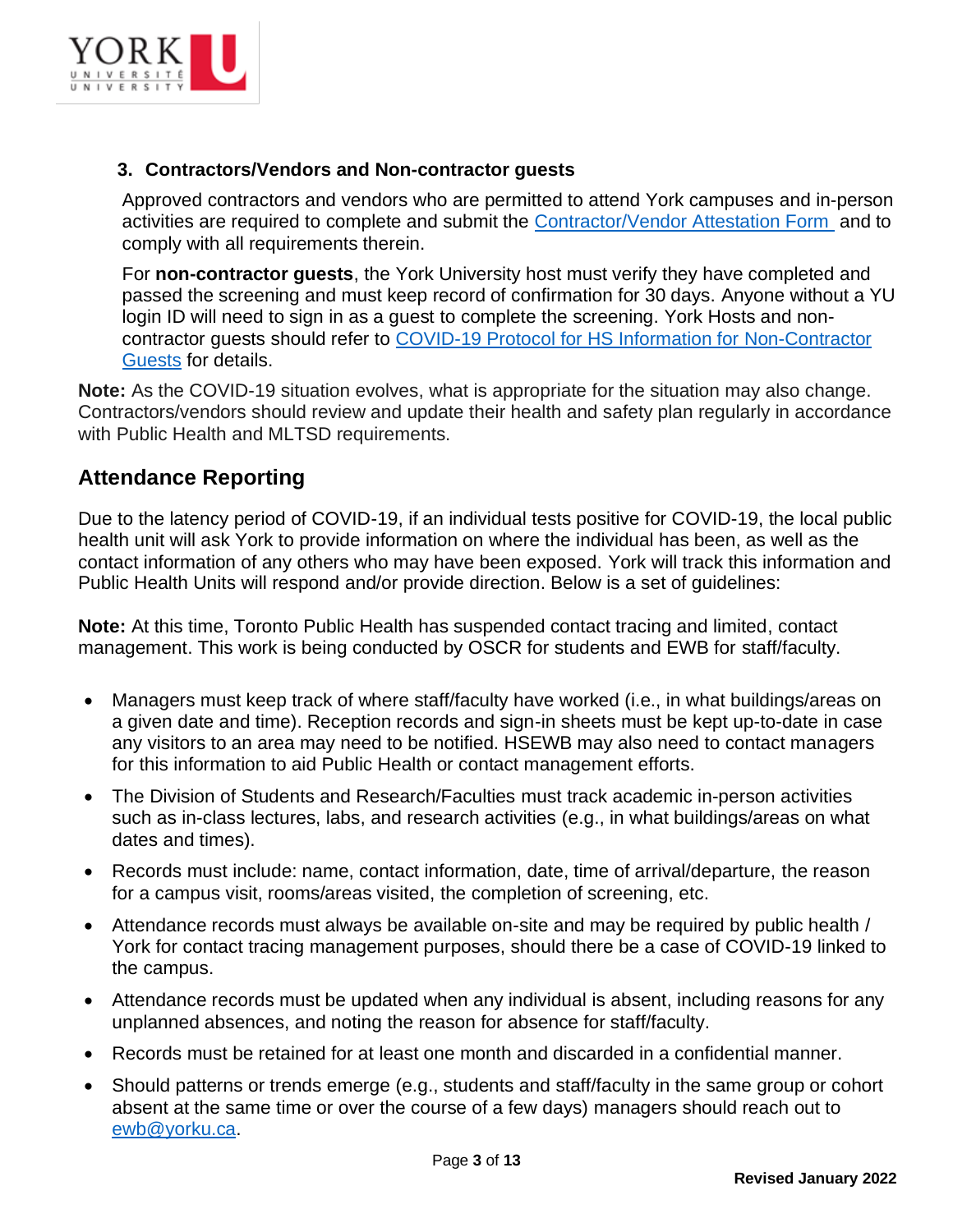

# **Self-Disclosure**

In response to any self-disclosure by staff, faculty, students, contractors/vendors and noncontractor guests, regarding an illness (COVID-19 or otherwise), the following procedures apply:

1. All disclosures of COVID-19 symptoms and/or testing results and/or other personal health information are **strictly confidential**, with further process details provided throughout this document.

Individuals who are experiencing any of the following listed below or who answer "yes" to any of the screening questions must self-isolate immediately, not attend activities on our campuses or locations, and advise their manager of their absence. Students are to contact: [YORK-](mailto:YORK-StudentCCM@yuoffice.yorku.ca)

[StudentCCM@yuoffice.yorku.ca](mailto:YORK-StudentCCM@yuoffice.yorku.ca) and staff/faculty must contact: EWB@yorku.ca, their local Public Health unit (TPH 416-338-7600), Telehealth (1 866-797-0000) and/or their primary care provider (for example, family physician), to receive direction on the necessary next steps.

- i. Those who are experiencing symptoms associated with COVID-19 (not related to getting the COVID-19 vaccine
- ii. In the last 14 days, have you travelled outside of Canada and been told to quarantine (per the federal quarantine requirements)?

In the last 14 days, have you been identified as a "close contact" of someone who currently has COVID-19? If public health has advised you that you do not need to self-isolate (for example, you are fully vaccinated or for another reason), answer "No."\*Note: Screening questions will be adjusted per Provincial Public Health guidelines, such as interprovincial travel restrictions and vaccination updates.

- 2. If the situation warrants, a local public health unit will reach out to York through Health Education & Promotion in the Division of Students and/or Health, Safety and Employee Wellbeing (HSEWB) for staff/faculty, with further direction. Such directions may include a request for information to enable the local public health unit to complete their investigation. The local public health unit will also provide necessary instructions directly to individuals if required (i.e., self-isolation, self-monitoring, etc.).
- 3. If a local public health unit determines that there is a risk to the community, they will work with York directly through the designated department(s), including the release of any communications to the community. Community-based communications are recommended to only take place under the guidance of the local public health unit, Case and Contact Coordinator Team (Division of Students)/ HSEWB.
- 4. If there is no assessed risk, a local public health unit will not be in communication with York as per their [privacy protocols](https://www.toronto.ca/community-people/health-wellness-care/information-practices-statement/) set forth by the Personal Health Information Protection Act, 2004 (PHIPA).
- 5. All community members are responsible to keep up-to-date with government and public health advisories and community messages to ensure that they have the most current information.
- 6. Should anyone choose to disclose that they have tested positive for COVID-19, those individuals should be told to: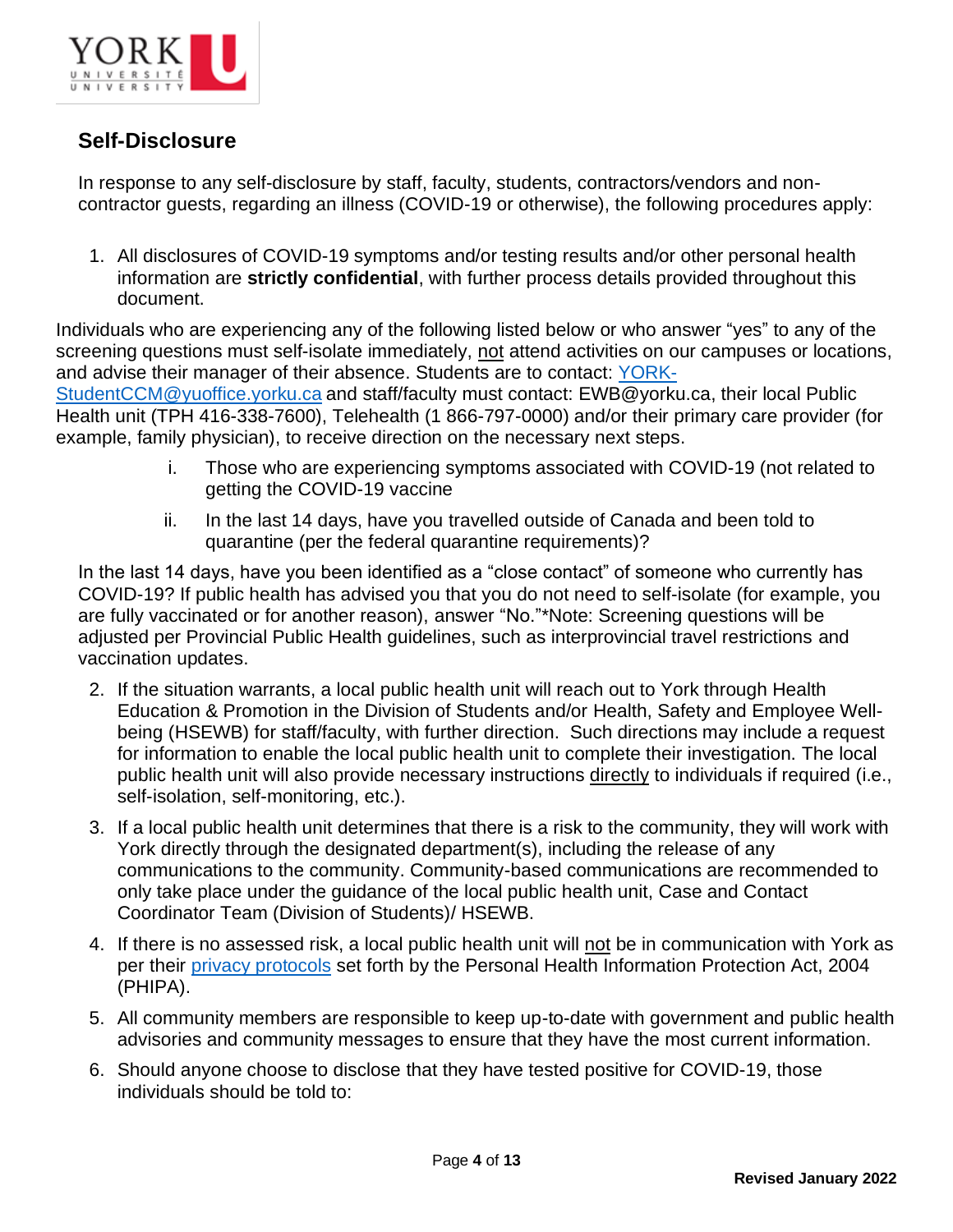

- i. Self-isolate, if not already doing so and not to come to our campuses until they are cleared by case and contact coordinator / [EWB.](mailto:ewb@yorku.ca)
- ii. Contact their local public health unit if they have not already been contacted by them directly. Their public health unit will provide them with instructions on public health measures and actions to be taken if required. Public health provides daily contact for symptom monitoring, to assess for symptoms resolution, or to assess for progression of illness. All positive cases are followed until cleared to discontinue isolation. Note: Division of student's case and contact coordinator / [EWB](mailto:ewb@yorku.ca) will be providing limited case and contact management for the York community due to the current suspension of contact tracing by Toronto Public Health.
- iii. Contact your Manager / [EWB](mailto:ewb@yorku.ca) / Division of student's case and contact coordinator regarding appropriate accommodation, information, and health and wellness resources.
- 7. Any record of disclosure should only be kept in the appropriate offices (e.g., Division of students/EWB) and not circulated/shared elsewhere.
	- i. In the event that an individual who has received an exposure notification alert on the Health Canada COVID Alert App, they should be directed to contact their local public health unit (TPH 416-338-7600), follow their directions, seek testing and self-isolate, according to the advisement provided by Toronto Public Health, If the individual **tests positive** they must continue to self-isolate and follow the direction of public health.
	- ii. If the individual receives a **negative test result,** they may clear isolation but must self-monitor for any symptoms and follow public health guidelines , according to the COVID-19 [self isolation class order.](https://www.toronto.ca/home/covid-19/covid-19-what-you-should-do/covid-19-orders-directives-by-laws/)
- 8. We rely on each other to play an active role in reducing the spread of COVID-19 by following the [latest public health guidance,](https://www.toronto.ca/home/covid-19/) including requirements to stay home and self-isolate if you are sick, stay two metres apart, wear a mask or face covering in indoor spaces, wash your hands and self-monitor for symptoms.

Additional protocols must be followed by the parties below:

#### **Staff and Faculty Disclosure - Manager Responsibilities**

- i. If a voluntary disclosure is made, the manager is to instruct the individual to follow the direction outlined in the Self-Disclosure section of this document.
- ii. Where staff/faculty members test positive for COVID-19, there is no obligation to report this information to the Manager; however, if staff/faculty are working on campus they are required to report any hazards that pose a risk to the health and safety of others in the workplace. Any questions about fitness to return to work should be directed to EWB's confidential email [EWB@yorku](mailto:EWB@yorku.ca)**.**ca
- iii. Managers are to treat any disclosure as strictly confidential and advise the individual to stay home (or go home).
- iv. Due to the sensitivity of information surrounding such disclosures, managers (including Faculty) are not to share the disclosure within their work areas (as directed in **[Community Update #18](https://coronavirus.info.yorku.ca/required-services/)**). Notifying other employees of self disclosures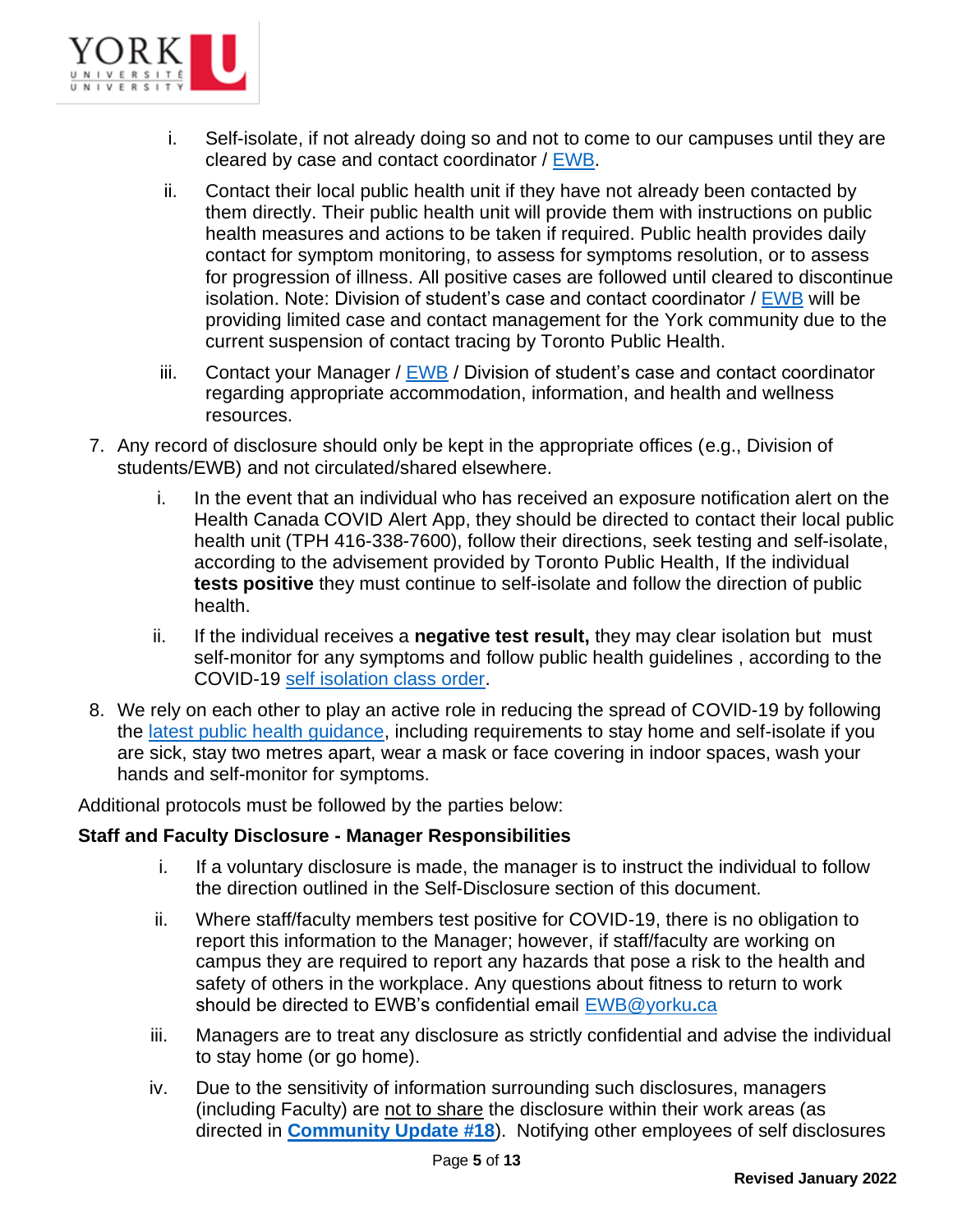

(or possible exposures) without the direction and guidance of local public health units/ EWB, does not fall within a department's scope of responsibility. Doing so can increase confusion, sharing of misinformation, risk for misguidance, breach of privacy, and decreased levels of trust between York, health authorities and impacted individual(s).

v. Managers are required to provide available accommodation (advice may be sought from EWB) and/or direct employees to Health, Safety and Well-Being (HSEWB) via email at [ewb@yorku.ca](mailto:ewb@yorku.ca) for further advice as it relates to workplace health, safety and accommodation, and return to work.

#### **Student Disclosure - Faculty Administrative Staff or Instructor Responsibilities**

- i. Any disclosure made to Faculty administrative staff or instructor is voluntary. If a voluntary disclosure is made, the student should be instructed to complete YU Screening. Such disclosures are to be treated as strictly confidential and the individual should be advised to stay in their residence or stay at home.
	- a. Self-isolate, if not already doing so and not to come to our campuses until cleared by their local public health unit
	- b. Contact [YORK-StudentCCM@yuoffice.yorku.ca](mailto:YORK-StudentCCM@yuoffice.yorku.ca) and their local public health unit if they have not already been contacted by them directly.
- ii. Provide individuals with the appropriate course information, accommodation provisions, and health and wellness resources. Disclosures are not to be circulated or shared.

#### **Contractor/Vendor and Non-contractor Guest Disclosures**

i. If a Contractor/Vendor or Non-contractor Guest makes a disclosure, it shall be treated as strictly confidential. The individual who receives the disclosure will provide the name and business information to Health, Safety and Employee Well-Being, who will follow up with the Contractor/Vendor or Non-contractor Guest and contact Public Health for direction as needed. If the Contractor/Vendor or Noncontractor Guest has had close contact with individuals in the York Community, EWB and/or OSCR will contact manage. Incident management protocols as outlined in the coming section will be followed as applicable to the circumstances.

#### **Additional Protocols for Live-In Community Members**

All community members living on campus must self-disclose the following:

- i. Those who are experiencing symptoms associated with COVID-19 (not related to getting the COVID-19 vaccine or due to a pre-existing condition)
- ii. The Ministry Screening uses this language: In the last 14 days, have you travelled outside of Canada and been told to quarantine (per the federal quarantine requirements)?
- iii. In the last 14 days, have you been identified as a "close contact" of someone who currently has COVID-19? If public health has advised you that you do not need to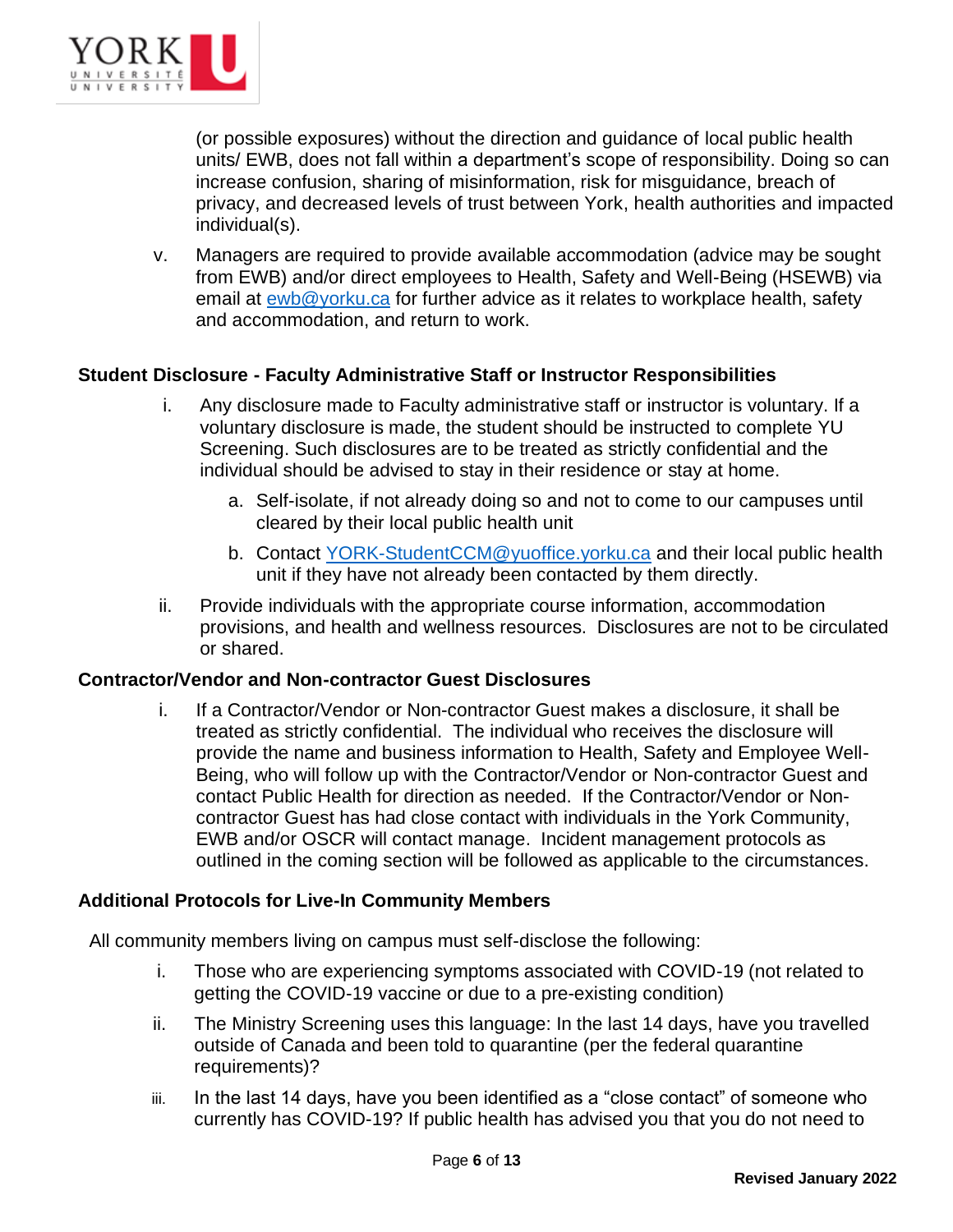

self-isolate (for example, you are fully vaccinated or for another reason), answer "No."

\*Note: Screening questions will be adjusted per Provincial Public Health guidelines, such as interprovincial travel restrictions and vaccination updates.

Students and residence employees who reside in undergraduate residence buildings have shared washrooms and therefore cannot completely self-isolate without additional services and supports. In these circumstances, York will facilitate the necessary supports and services to meet selfisolation requirements where they arise in such buildings.

#### **To that end, the following additional protocols are followed:**

- 1. The Office of Student Community Relations [\(Case and Contact Coordinator\)](mailto:StudentCCM@yuoffice.yorku.ca) is the point of contact for any live-in community members that self-disclose. Individuals will also be advised to contact Toronto Public Health for instructions on next steps.
- 2. The Case and Contact Coordinator team will provide a personal point of contact and support to live-in community members in self-isolation. Access to this information will be limited to the case and contact coordinator team. Any action required to be taken will be provided to respective units on a need-to-know basis (e.g., food services, housing, custodial services, security), while limiting any personal information and health information shared.

### **Incident Management**

#### **Public Health and Contact Tracing**

The responsibility for contact tracing for reportable communicable diseases normally falls to local public health units. To combat the spread of COVID-19, public health traces those persons who have had "close contact" with a person who has tested positive for the virus. The criteria for close or direct contact varies slightly by jurisdiction, but York University follows definitions established by [Toronto Public Health.](https://www.toronto.ca/home/covid-19/covid-19-what-you-should-do/covid-19-have-symptoms-or-been-exposed/#:~:text=Close%20Contact,-You%20were%20within&text=You%20had%20multiple%20close%20encounters,care%20in%20the%20same%20home.)

Where cases may exceed the Toronto Public Health unit's capacity to conduct contact tracing, it may be suspended. If/when contact tracing is not conducted by the public health unit, York's EWB and Division of Students implements limited case and contact management processes (for students, staff and faculty who have been on campus) to protect and promote the health and safety of our community members. This is conducted by completing a risk assessment and taking measures to protect confidentiality when contacting individuals. Staff/faculty who have concerns about possible exposures, or have had a positive test result, should contact [Employee Well-Being,](mailto:ewb@yorku.ca) and students who have concerns about possible exposures, or have had a positive test result should contact the [Division of Students and Research/Faculties.](mailto:oscr@yorku.ca)

### **Campus Incidents**

With a focus on health and safety measures to prevent the spread of COVID-19 on campuses and other York locations, the University will take strict precautions (universal practices) related to an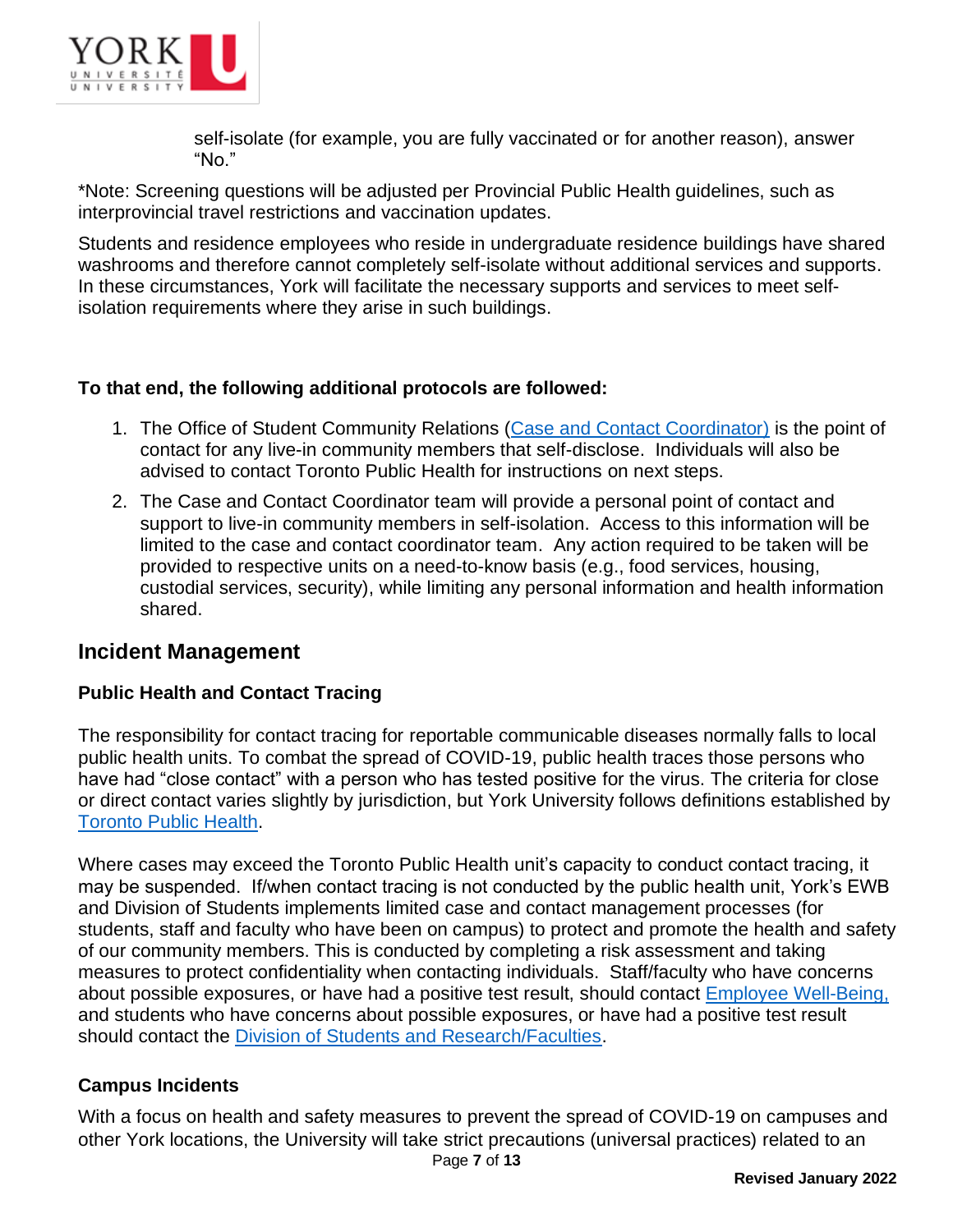

incident involving any individual (e.g., staff, student, contractor, visitor). In this case, it means that an individual with COVID-19 like symptoms will be treated as potentially having COVID-19.

### **If any individual presents with COVID-19 like symptoms while in a York facility, the following steps will be taken:**

1. Confirm the well-being of any individual by ensuring they:

- Keep a minimum distance of 2 meters from others, if possible
- If the individual is very ill and requires urgent care, call 911 and then call Security for assistance at ext. 33333 or directly at 416–736–5333.

If they do not require urgent care, ensure they are wearing a mask/face covering, direct them to [What You Need to Know](https://yubettertogether.info.yorku.ca/covid-19-case-status/) on the YU Better Together website to learn more about the next steps, including contacting public health for advice regarding getting tested. Tell them to go home immediately using some form of private transportation (i.e., own transportation, individual ride sharing services). This information should be noted as listed in the Attendance Reporting section above.

• If the symptomatic individual cannot go home immediately, separate them from others in a designated room until they can leave, and:

- Gather contact information from any individuals who assisted with the incident
- Ensure physical distancing can be maintained in rooms
- Ask individual(s) and staff attending to them to wear masks (if tolerated).
- Ideally, the designated room should have a handwashing sink. If this is not possible, ensure that alcohol-based hand sanitizer (70-90% alcohol concentration) is widely available in these areas.
- Provide tissues to the symptomatic individual to help support respiratory etiquette.
- Ensure these individuals have access to designated washrooms separate from other staff/students.
- If possible, open outside doors and windows to increase air circulation in the area.
- Ask if the individual requires assistance. If so, call Security at ext. 33333 or directly at 416 -736-5333
- Consider the number of responders necessary, by asking:
	- o Do you need to be there?
	- $\circ$  Is this respectful to the individual (e.g., privacy considerations)?
	- o Follow the above steps if person cannot proceed home immediately.
- Contain/limit access to the area where possible and supervise the individual until they can go home, to their residence or when first responders are on site.
- Avoid direct contact with the individual (e.g., touching, standing close), by stand beside the person, not across from them
- Avoid passing items; if necessary, disinfect any objects passed between yourself and ill individual and avoid touching your face
- Wash hands thoroughly afterwards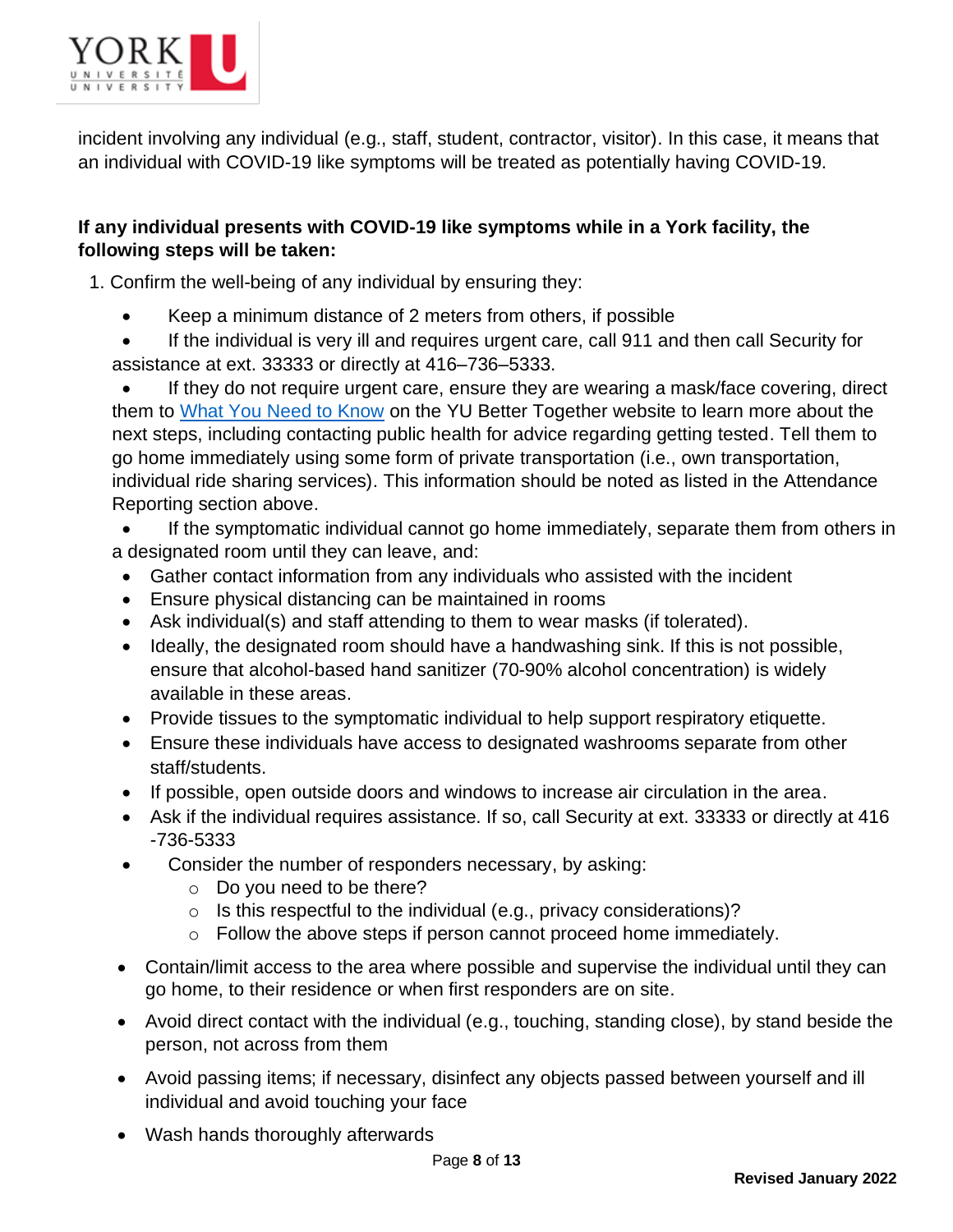

- If any exposure to bodily fluids, wash exposed area(s) with soap and water, and launder your clothing when you get home. If your clothing is soiled, speak to your manager about what to do
- Ask the individual to complete the [YU Screen](https://yorku.ubixhealth.com/) again to record symptoms have changed since prior to coming to campus.
- Advise and follow the instructions of first responders on site (e.g., EMS, York Security) and, where applicable, Public Health
- Contact Facilities Services at ext. 22401 to perform cleaning and disinfection of the area after individuals have left for academic buildings. For all other areas, continue to follow existing processes.

#### **Additional Steps for On-Campus Exposure/ Workplace Incidents:**

- Staff and faculty members should not, under any circumstances, attend campus or other York location if the answers to any of the [YU Screen](https://yorku.ubixhealth.com/) questions were 'yes'. Staff/faculty must advise their manager of absence and contact [EWB@yorku.ca.](mailto:EWB@yorku.ca) Additional information can be found on the YU Better together site under [What you Need to Know.](https://yubettertogether.info.yorku.ca/covid-19-case-status)
	- Should an employee become ill when on campus, their manager must notify [EWB@yorku.ca](mailto:EWB@yorku.ca) In addition, for staff/faculty:
		- o If a staff/faculty member tests positive and claims COVID-19 was acquired in the course of their duties, the workplace incident investigation and reporting process (WIR) is to be initiated, including WIR completion.
		- $\circ$  EWB will initiate contact and case management. Should the case be determined to be workplace transmission, EWB will report to Workplace Safety and Insurance Board (WSIB) and HSEWB will report it to Toronto Public Health and the Ministry of Labour, Skills, Training and Development (MLTSD), as required.

#### **Process for Live-in Community Incidents:**

- Students reporting to not clear [screening](https://forms.office.com/Pages/ResponsePage.aspx?id=GBNTNBFw1E-H8KQ4FsSb0Aii_h-sJShOmtngDnHIJ49UNEFPQUJHTzIySDE0N0I1S0s2NjE2MkRRUyQlQCN0PWcu&qrcode=true&fbclid=IwAR2vv3-v_BzNHWD48JQRDIeKg0O71pkpgxGFOod-I_SBIftwk-yNV2AMdTU) must be instructed to self-isolate in their room until supports have been activated.
- The Case and Contact Coordinator Team is to be contacted as an immediate student touch point for further assessment and direction.
- If students are not in a fully contained residence (e.g., a single dwelling, private bathroom), Case and Contact Coordinator Team will arrange for their relocation to a designated selfisolation site.
- Students and those assisting must be masked during the relocation effort.
- Physical distancing should be maintained if possible
- Applicable environmental cleaning and sanitation is to be activated (e.g., assigned washroom utilities, shared/common spaces.)
- Food services and waste removal is to be activated while students are in self-isolation.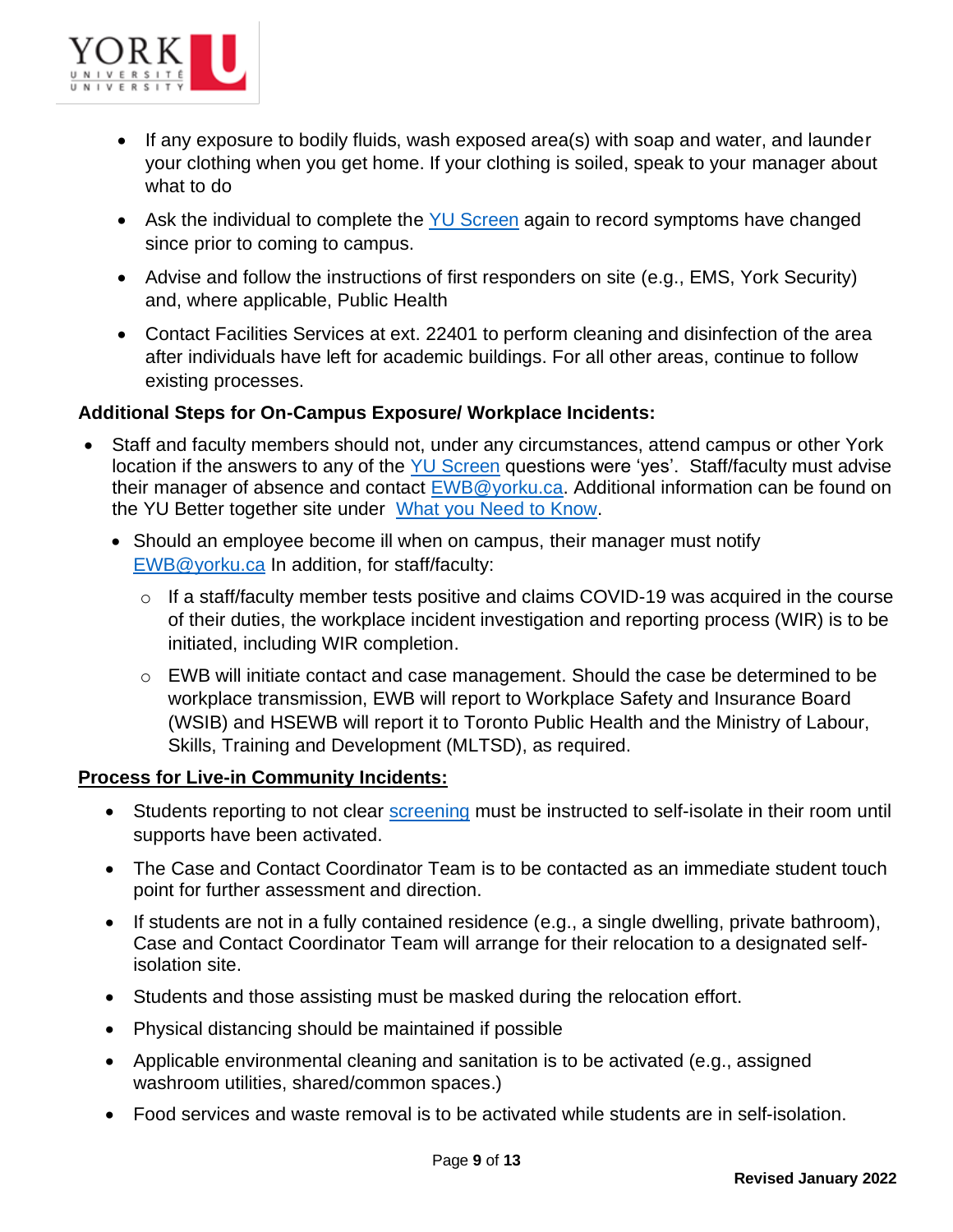

- If public health advises the student to be tested, coordination of transportation will be required if the individual does not have access to a private vehicle. The transportation protocol is to be followed in this instance.
- York will provide the necessary information to Toronto Public Health.

### **Additional Information**

For further clarification on the Protocol, review the FAQ on Self Disclosure, Screening and Incident Management Protocol. For an overview of the contact management process, please see Appendix C for staff/faculty. For students, visit YU Better Together <https://yubettertogether.info.yorku.ca/covid-19-case-status/>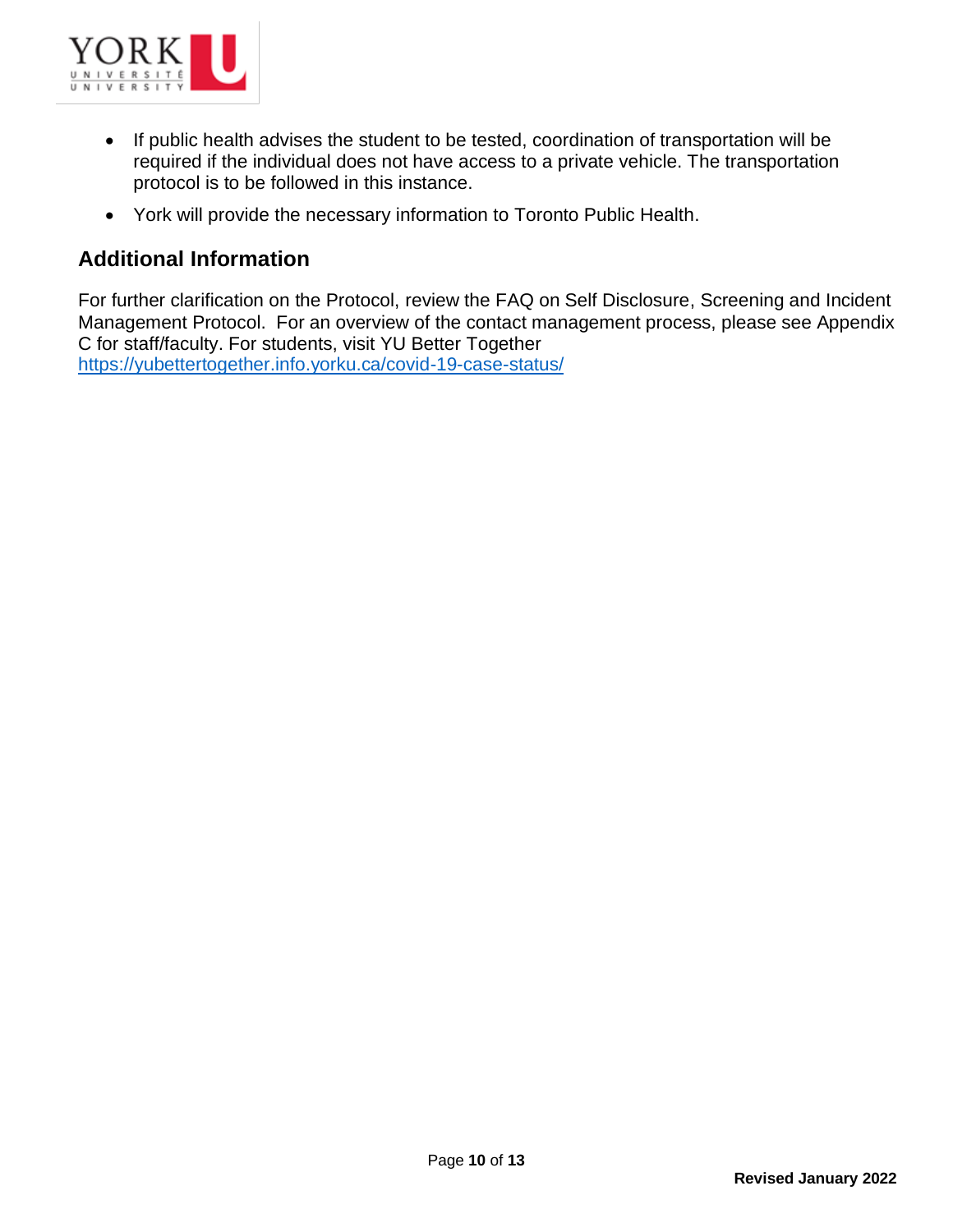

# **Appendix A: [YU Screen](https://yorku.ubixhealth.com/)**

<span id="page-10-0"></span>York University will be following the Public Health Ontario screening guideline for York University community members.

As you know, the COVID-19 situation continues to evolve quickly. Given this situation, we are screening for potential risks of COVID-19 with everyone who may be entering our campuses to ensure the safety and well-being of our community.

Prior to coming on campus all are required to complete the COVID-19 screening questionnaire on [YU Screen](https://yorku.ubixhealth.com/) and have passed screening before entering our campuses.

# **APPENDIX B: Screening for Campus Access (daily)**

To protect York's community members from exposure to COVID-19, the University will be following both passive and active screening processes. For example:

- **Passive screening:** includes notices and instructions on the website and posted signage.
	- o **Notice on website(s):** York's website(s) will inform university community members, noncontractor guests, contractors/vendors that they are not to attend York campuses or inperson activities if screening is failed.
	- o **Door entrances:** All campus entry points will have appropriate signage posted to reflect the requirement to self-screen.
- **Active screening**: screening which is done through a form of outreach and includes communicating the screening requirements and screening checklist directly to individuals.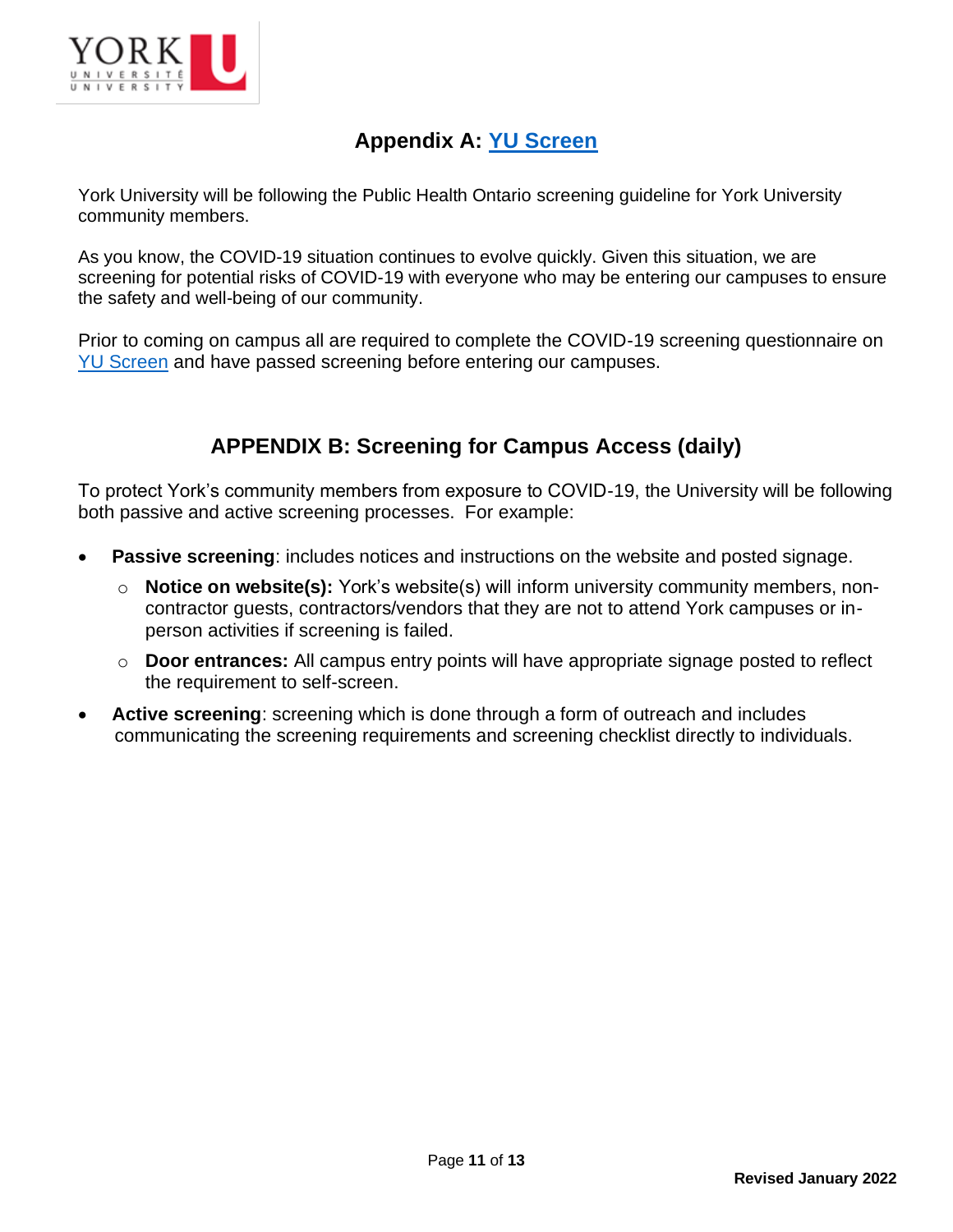

# **Appendix C: York University COVID-19 Staff/Faculty Contact Management Flowchart**

#### **York University COVID-19 Staff and Faculty Case Management Process**

All members of our community are asked to monitor their health for COVID-19 symptoms and to complete the YU Screen every time before coming on campus. Staff and faculty are to confirm with their manager that they have answered 'no' to all questions before coming on campus. Staff and faculty who think they may have COVID-19 symptoms should stay home, self-isolate, and complete Ontario's self assessment tool or contact their local Public Health Authority for next steps. Staff/faculty who have answered 'yes' to any of the other questions on the YU Screen should refer to YU Better Together What You Need to Know. They will also receive a message from the YU Screen tool with the next steps.

If you have symptoms, have been advised that you are a close contact of someone who has tested positive for COVID-19, or receive a positive test result, immediately contact Employee Well-Being (EWB@yorku.ca). Managers who are notified by a member of their team that they are experiencing COVID-19 symptoms or have tested positive, please advise them not to attend campus and to contact Employee Well-Being. Please notify EWB@yorku.ca that they will be doing so.

#### **ACRONYMS:**

**OSCR:** The Office of Student Community Relations **EWB:** Employee Wellbeing **CPR:** COVID-19 Planning Response **HR:** Human Resources **CCM:** Case and Contact Coordinator team – Division of Students